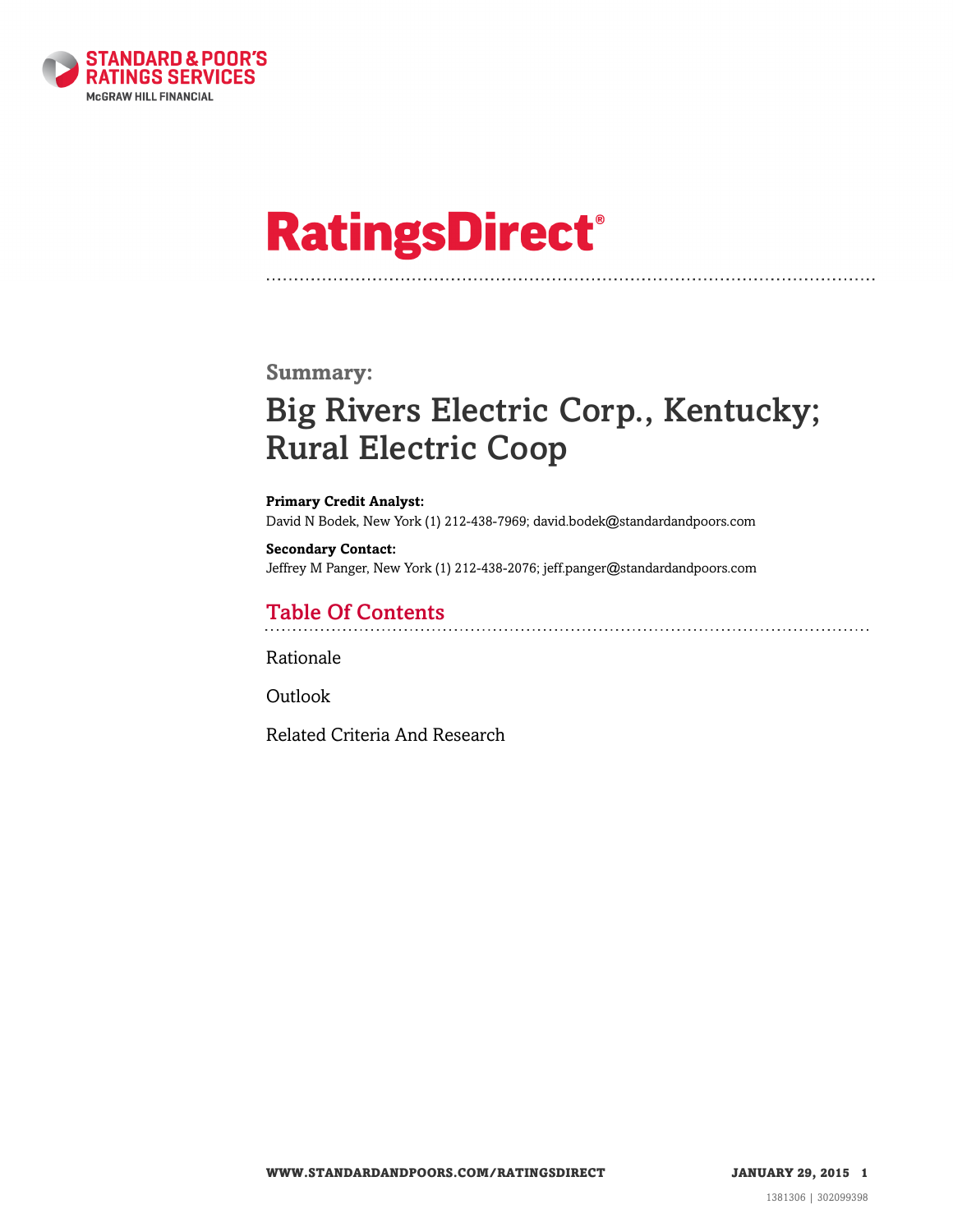### **Summary:**

## Big Rivers Electric Corp., Kentucky; Rural Electric Coop

| <b>Credit Profile</b>                                                                               |            |          |
|-----------------------------------------------------------------------------------------------------|------------|----------|
| Big Rivers Electric Corp. ICR                                                                       |            |          |
| Long Term Rating                                                                                    | BB-/Stable | Affirmed |
| <b>Ohio Cnty, Kentucky</b>                                                                          |            |          |
| Big Rivers Electric Corp., Kentucky                                                                 |            |          |
| Ohio Cnty (Big Rivers Electric Corp.) poll ctrl rfdg rev bnds (Big Rivers Elec Corp Proj) ser 2010A |            |          |
| Long Term Rating                                                                                    | BB-/Stable | Affirmed |

### <span id="page-1-0"></span>Rationale

Standard & Poor's Ratings Services has revised its outlook to stable from negative on the following:

- Its 'BB-' issuer credit rating on Big Rivers Electric Corp., Ky. (BREC); and
- Its 'BB-' rating on Ohio County, Ky.'s \$83.3 million pollution control refunding revenue bonds, series 2010A (Big Rivers Electric Corp. Project) issued for Big Rivers' benefit.

At the same time, Standard & Poor's affirmed the 'BB-' ratings.

The outlook revision reflects our view of sound debt service coverage (DSC) of 1.4x in 2013 and preliminary results for 2014 that indicate DSC will be about 1.5x. We calculated 2013's DSC ratio after removing the \$58.8 bullet maturity of its 1983 pollution control bonds (PCB) from scheduled principal payments because BREC retired the PCB maturity with proceeds of a 2012 loan. Net of the refinancing, BREC repaid \$21.1 million of principal in 2013. Revenues available for debt would have produced DSC of only 0.75x of the year's scheduled maturities and interest payments if BREC had not refinanced the PCB maturity.

The strength of 2013's adjusted DSC and 2014's projected DSC ratios transcend the loss of its three members' two largest retail customers in August 2013 and January 2014. Those customers operate smelters that provided about 64% of 2012's operating revenues before moving their electricity purchases to the wholesale market.

Notwithstanding the presence of sound DSC, we have not raised the rating above 'BB-' because the utility increasingly relies on market sales of electricity for margins to compensate for lost loads. We consider the sustainability of market sales to be unpredictable. In our view, sales in competitive wholesale markets expose the utility to substantial price and volume uncertainty, which we consider to be inconsistent with stronger credit quality. Moreover, the strong demand for electricity that the Polar Vortex created likely enhanced 2014's financial performance, which also raises questions about the sustainability of that year's projected results. In addition, BREC faces sharply increasing principal amortization that could pressure revenue requirements for the utility to achieve sound DSC.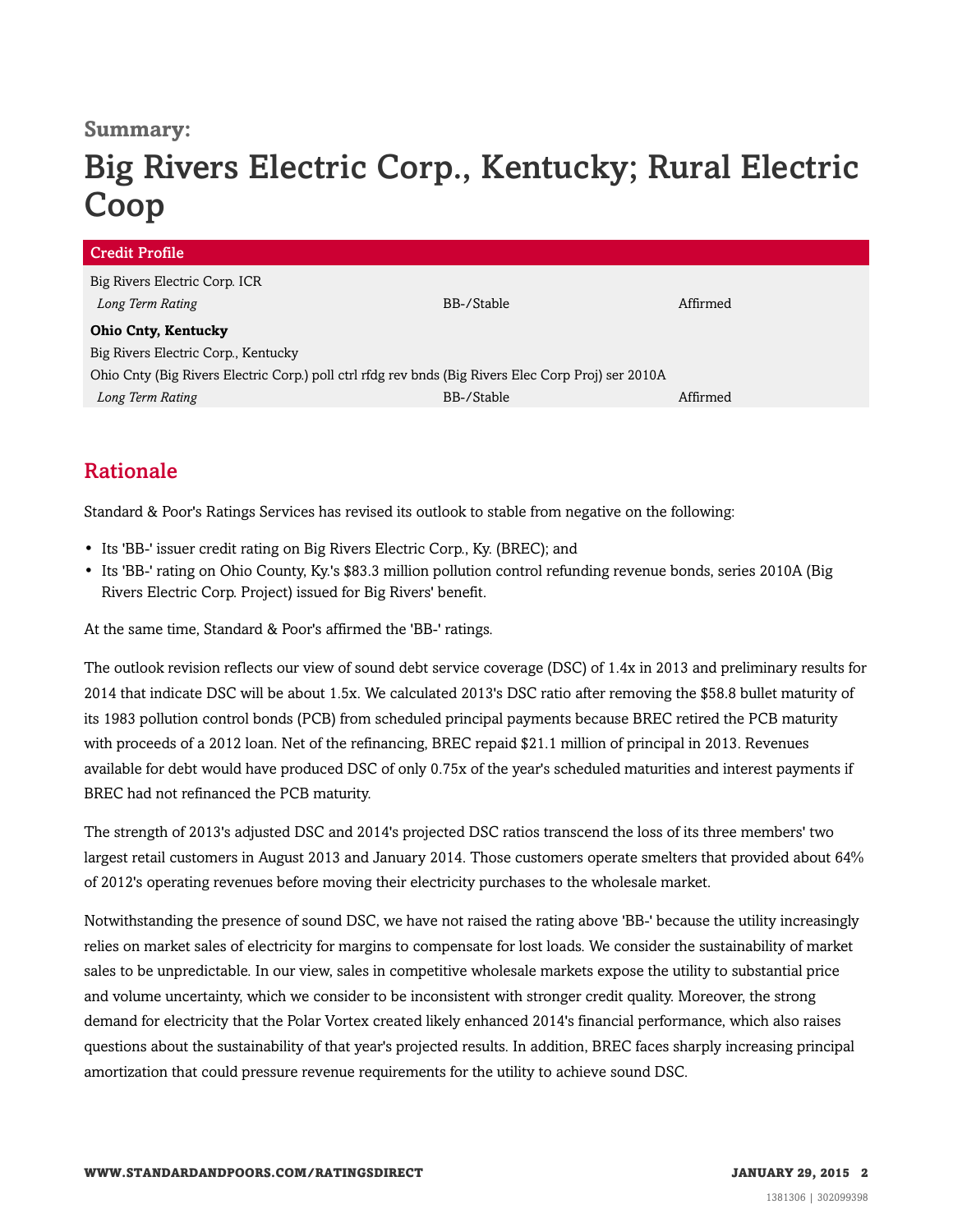We also evaluate the utility's financial metrics against the backdrop of these factors:

- We believe that the departures of its two largest loads and their high load factors deprive the utility of the substantial anchors that historically supported much of its fixed costs and benefitted other customers' rates.
- In October 2013 and April 2014, the Kentucky Public Service Commission (KPSC) approved rate increases that we view as helping insulate credit quality from further declines and mitigating the financial impacts of the customer losses.
- The utility projects that the KPSC rate adjustments, in and of themselves, cannot sustain DSC at levels comparable to 2013's DSC and that it will need margins from sales of surplus power in competitive markets and load growth to replace some of the margins associated with the smelters. Nevertheless, BREC projects that the rate increases should provide margins that, with limited market sales, will meet debt service obligations. The financial forecast assumes that competitive market sales will provide about 40% of 2015's operating revenues and lesser amounts in subsequent years as the utility experiences projected load growth and pursues contracts for sales of its surplus power.
- Nonmember sales represented about 60% of 2014's megawatt-hour sales and more than 40% of operating revenues. However, nonmember sales' margins represented a lesser one-quarter of total margins.
- BREC's financial forecast stress case shows that declines in market sales relative to its base case assumptions can whittle DSC and necessitate higher member rates.
- About 35% of the utility's debt portfolio does not amortize before maturity, which boosts coverage relative to cooperative utilities with amortizing debt because the absence of amortization defers principal payments and reduces the DSC calculation's denominator.
- Although principal repayments in 2015-2019 will average \$23.7 million, they will spike to \$71 million in 2020 and \$67 million in 2021. BREC projects that its cash flows will be sufficient to retire these maturities.
- The utility's debt service is back-loaded, which could stress revenue requirements. Compared with the cited 2015-2019 average principal payments, BREC's principal payments will increase sharply even after repaying bullet maturities in 2020 and 2021. It forecasts that 2022-2023 principal payments will average \$34 million, nearly 50% higher than 2015-2019 principal payments and will be \$47 million to \$56 million during 2024-2028.
- A limited three-member customer base, serves about 113,000 retail electric customers and dilutes the benefits of long-term power supply contracts with members that extend to 2043. Moreover, many of the counties that the utility's members serve have income levels that are 20%-30% below the national median household effective buying income, which we consider as constraining ratemaking and financial flexibility.
- BREC depends almost exclusively on coal units, which exposes the utility to increasingly stringent emissions regulations.
- In addition to existing and proposed emissions regulations' potential limits on market sales opportunities, the utility's market activities face competing natural gas-fired resources that can benefit from the fuel's low prices to the detriment of coal-fired units' dispatch opportunities.
- We believe BREC's few, vintage, coal-fired generation assets present operational exposures that can affect financial performance.
- The utility projects it will maintain relatively stable debt balances of about \$800 million through 2019 as it makes necessary capital investments.
- Its 67% debt-to-capitalization ratio is favorable for a cooperative utility.

Henderson, Ky.-based Big Rivers is a generation and transmission cooperative that produces and procures electricity for sale to its three distribution cooperative members and their approximately 113,000 retail customers. The distribution cooperatives are Kenergy Corp., Jackson Purchase Energy, and Meade County Rural Electric Cooperative.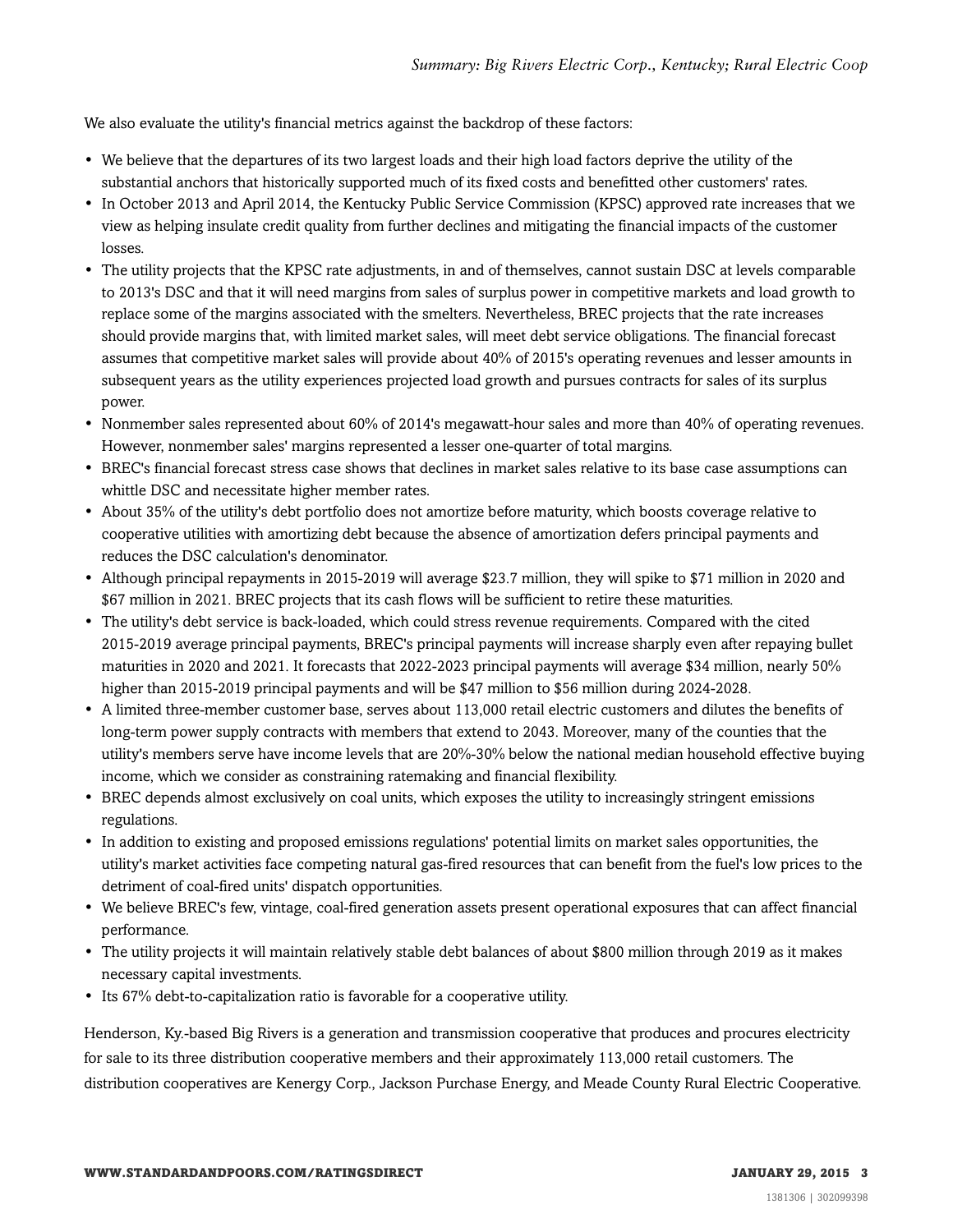Because the KPSC must approve requests for rate adjustments, the utility and its member distribution cooperatives are distinguishable from many other cooperative utilities that have autonomous ratemaking authority. The commission also regulates BREC's members' rates. It allows the utility to use a fuel adjustment clause to capture changes in variable costs. We believe this tool helps reduce financial volatility.

We consider the rate increases awarded in 2013 and 2014 as reflecting the commission's commitment to the financial viability of the utility, although the KPSC did not provide BREC with its full request for rate relief to offset the customer departures. The commission granted a 15.6% rate increase in October 2013 and a 14.1% increase in April 2014. Its latter decision provided only about half of the utility's 26.5% requested increase.

BREC is temporarily shielding its customers from the effects of the second rate increase by using reserves balances to fund the rate adjustment until it depletes the reserves. Commercial and industrial customers will lose the benefits of the reserves in mid-2015 and residential customers in mid-2016.

Market sales' margins are tempering the financial effects of the customer losses on the remaining customers. BREC is remarketing some of the generation output that previously served the smelters to temper the severity of cost reallocations. We believe that market sales partially transform the utility into a merchant generator that faces the risks inherent in facing volatile market demand and prices. Moreover, we do not view the short-term contracts for its Wilson plant's output as a solution commensurate with the tenor of the utility's more than \$850 million of debt. Although BREC is pursuing additional sales contracts, the existing arrangements provide for energy sales only through February 2015 and capacity sales through the first half of 2016.

The utility is also reevaluating its generation portfolio as part of its strategy to reduce costs. It idled its 443 megawatt (MW), coal-fired Coleman power plant and is assessing idling its 417 MW, coal-fired Wilson plant. The generation portfolio also includes 454 MW at the coal-fired Green station and 130 MW in multiple units at the coal and oil-fired Reid Station. We believe that Big Rivers' concentration in coal resources exposes the utility to the potential financial and operational effects of the Environmental Protection Agency's power plant emissions regulations.

The utility reported \$853 million of debt as of Dec. 31, 2013. Debt consisted of Rural Utilities Service loans, the Ohio County bonds, and the \$537 million loan Big Rivers closed with CoBank ACB and National Rural Utilities Cooperative Finance Corp. in July 2012. In addition to replenishing \$35 million of transition reserve funds that had been applied to debt prepayment in 2011, loan proceeds restructured a portion of the utility's RUS borrowing to eliminate some of the spikes in debt service requirements, reduce interest rates, and transition some debt to a mortgage-style amortization. A portion of the 2012 loan reduced 2012's \$72.1 million scheduled maturity to \$12.1 million, with the remaining \$60 million to be amortized later. The loan also retired the \$58.8 million maturity of the 1983 PCBs.

In October 2014, the utility secured commitments for a \$130 million secured, three-year, revolving credit facility. We consider the syndication's banks' commitments as demonstrating access to capital markets and providing liquidity for working capital, capital expenditures, other general corporate purposes and letters of credit.

Ohio County sold bonds in 2010 for the benefit of BREC, which used bond proceeds to refund auction-rate securities. We understand that the financing structure obligates the utility to unconditionally pay the county's bonds' debt service. Big Rivers issued a note to the county that provides it with a security interest in the utility's assets under its mortgage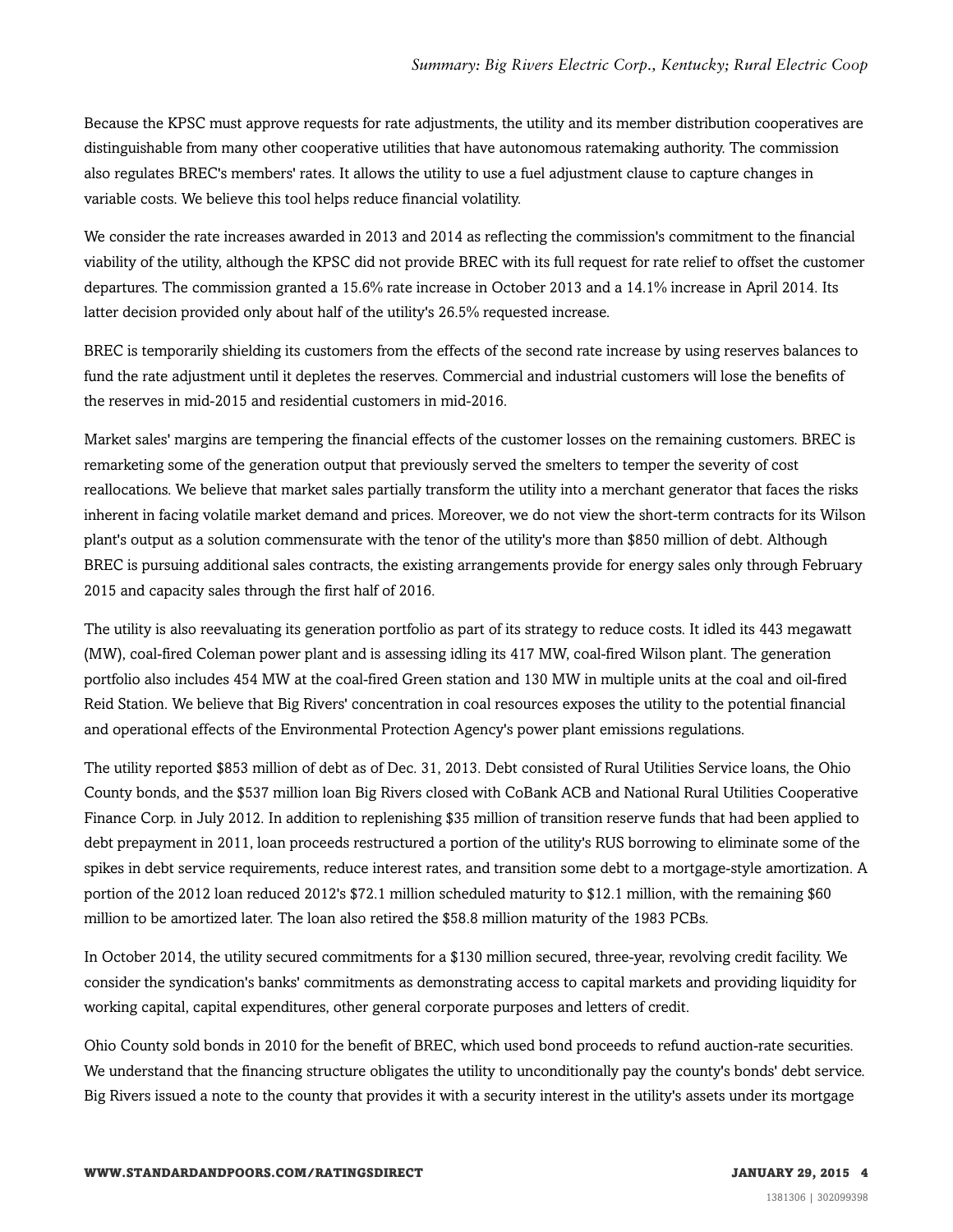<span id="page-4-0"></span>indenture. The county's bonds' security interest is on par with BREC's senior-secured debt.

### **Outlook**

The stable outlook reflects what we view as sound financial performance in 2013 and 2014 despite the departure of the system's two largest customers. The outlook also reflects our assessment of KPSC rate relief, successful marketing of surplus power, and the utility's demonstrated access to liquidity. Nevertheless, we are maintaining the 'BB-' rating because the lost load exposes the utility's financial performance to the vicissitudes of merchant markets. Furthermore, BREC faces sharply increasing principal amortization that could pressure revenue requirements. If the utility cannot sustain sound financial performance or its members' financial profiles erode because of the lost load, we could lower the ratings. We could raise the ratings if Big Rivers demonstrates a more secure revenue stream together with consistently sound financial performance.

### <span id="page-4-1"></span>Related Criteria And Research

#### Related Criteria

USPF Criteria: Applying Key Rating Factors To U.S. Cooperative Utilities, Nov. 21, 2007

Complete ratings information is available to subscribers of RatingsDirect at www.globalcreditportal.com. All ratings affected by this rating action can be found on Standard & Poor's public Web site at www.standardandpoors.com. Use the Ratings search box located in the left column.